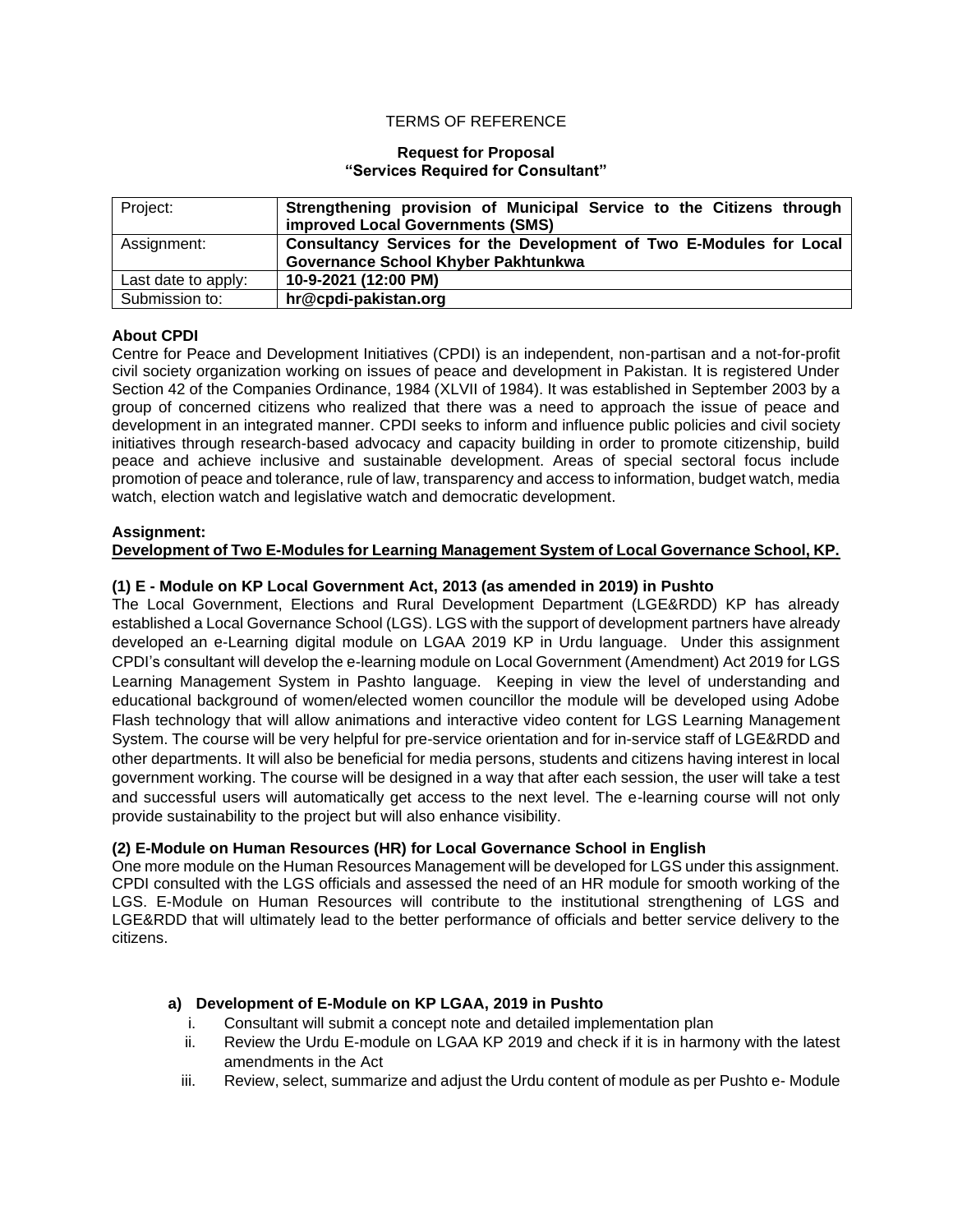- iv. The content will be broken down into a series of modules containing recorded lectures, videos, animations and reading material, chapter and topic wise
- v. The reading content (in the form of presentation slides, solved examples and text documents etc.) will be easy to read with easy terminology, spelling and grammar, and sentence structure.
- vi. The module will be searchable. The trainee could come at a later time and search for the material that he/she is interested in.
- vii. Develop table of contents for Pushto Module (chapter wise and session wise) and develop 7 to 8 slides for each topic.
- viii. Record Voice over for e-module in Pushto
- ix. The module will be asynchronous which will enable the participants take the training at their pace.
- x. Assessments in the form of assignments, quizzes and exercises will be added to measures the learning level of participants.
- xi. The module will have mechanism to record the feedback of the participants regarding the course material. This will help further improve the course material and delivery in light of the feedback received from the participants.
- xii. The module will entail the live introductory session in order to ascertain the introduction and expectation of participants and course introduction.
- xiii. The digital content will be interactive and engaging. The videos, graphics and animations will be interactive engaging the trainee by asking the questions to determine if the user is learning the content delivered.
- xiv. Close coordination and correspondence with the digital media content creator for the development of slides and illustrations
- xv. Presentation on first draft of E-Module to review committee (LGS), CPDI and GIZ Team and incorporate the feedback
- xvi. Final approval of module will be given by LGS, CPDI and GIZ Team.

## **b) Development of E-Module on Human Resource for Local Governance School**

- i. Consultant will submit a concept note and detailed implementation plan for the development of HR module for Local Governance School (LGS)
- ii. Consultant will review the previous rules and develop HR module as per the requirement of LGS; meetings with the relevant officials is also included
- iii. The content will be broken down into a series of modules containing recorded lectures, videos, animations and reading material, chapter and topic wise
- iv. The reading content (in the form of presentation slides, solved examples and text documents etc.) will be easy to read with easy terminology, spelling and grammar, and sentence structure.
- v. The module will be searchable. The trainee could come at a later time and search for the material that he/she is interested in.
- vi. The module will be asynchronous which will enable the participants take the training at their pace.
- vii. Assessments in the form of assignments, quizzes and exercises will be added to measures the learning level of participants.
- viii. The module will have mechanism to record the feedback of the participants regarding the course material. This will help further improve the course material and delivery in light of the feedback received from the participants.
- ix. A Power point presentation on developed HR Module (Session wise)
- x. A draft of HR module will be reviewed by the review committee of LGS, CPDI and GIZ team, consultant will incorporate the changes to finalize the HR module
- xi. Close coordination and correspondence with the digital media content creator for the development of slides for E-module on HR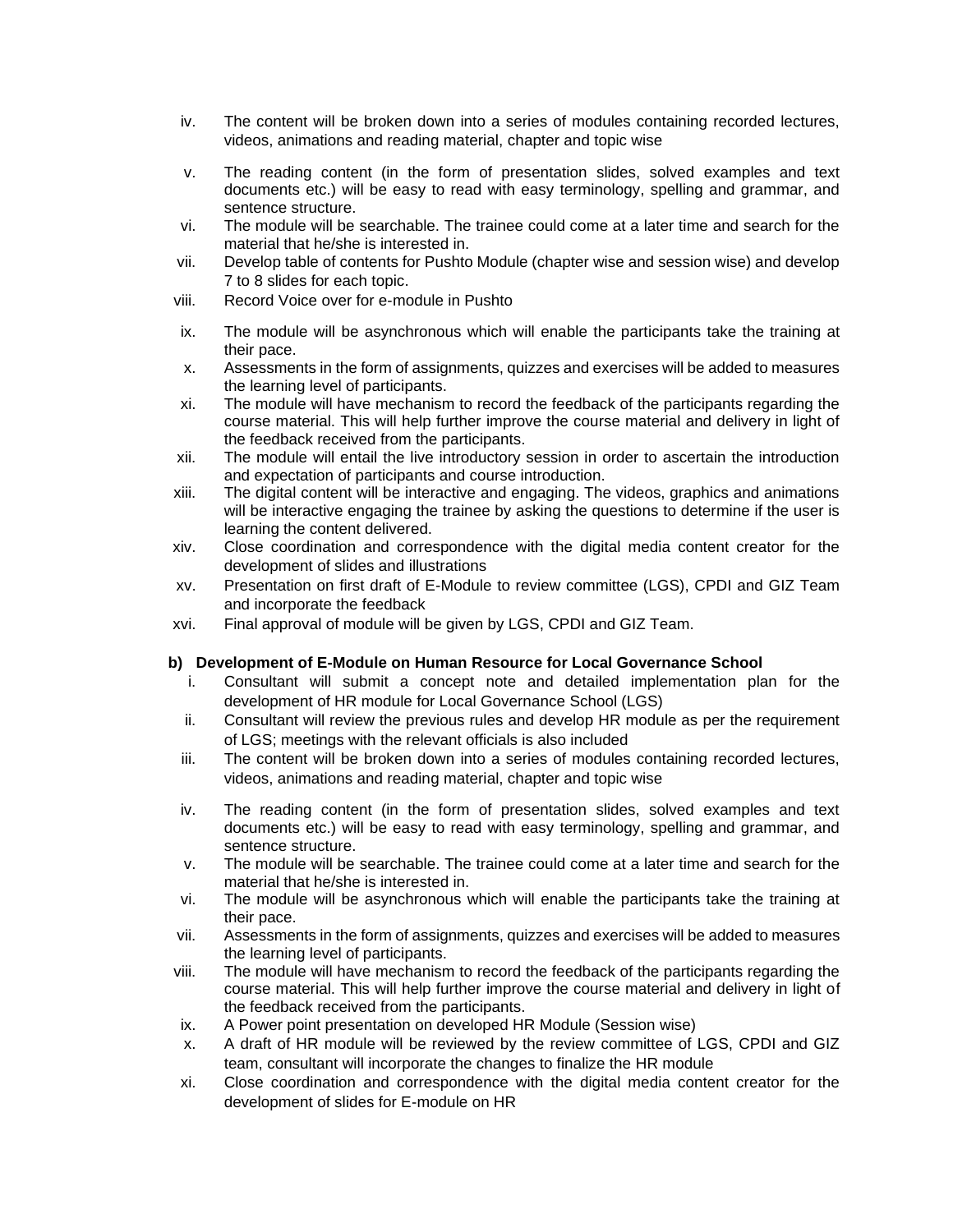xii. Final approval of module will be given by LGS, CPDI and GIZ Team.

## **3- Tasks to be performed**

- Meeting with GIZ, LGS focal person LMS to instructionally produce modules based on the existing LGA 2019 content.
- Meeting with LGS focal person LMS to understand LMS specification and instructional guidelines.
- Integrating both the modules on the LMS platform of LGS.

### **4- Timeline of Assignment:**

| $S_{1}$<br>No. | <b>Pushto Module</b>                                                                                                                   | <b>Duration</b><br>(working<br>days) |
|----------------|----------------------------------------------------------------------------------------------------------------------------------------|--------------------------------------|
| 1              | Inception meeting with LGS, CPDI and GIZ on need<br>assessment of LGAA 2013 KP Pushto Module and digital HR<br>module for LCS officer) | 1                                    |
| 2              | Development of power point presentations of LGAA 2019 KP<br>Pashto module and Pashto script.                                           | 7                                    |
|                | <b>HR Module</b>                                                                                                                       | <b>Duration</b><br>(working<br>days) |
| 4              | Collection of Available content on HR module                                                                                           | 3                                    |
| 4              | Development of E-Learning HR Module and preparation of<br>hand out for additional reading on LMS.                                      | 10                                   |
| 5              | Review of developed content with GIZ/LGS/CPDI                                                                                          | $\overline{2}$                       |
| 6              | Integration of feedback/reviews into eLearning modules                                                                                 | 1                                    |
| 9              | Writing of final implementation report                                                                                                 | 1                                    |
|                | <b>Total number of working days</b>                                                                                                    | 25                                   |

### **Deliverables:**

- E-Module content, hand out as additional reading materials and PowerPoint presentation on KP LGAA 2013 for LGS, KP including all the supporting data/documents used by consultant during the completion of assignment
- E-Module content, hand out as additional reading materials and PowerPoint presentations on Human Resources for LGS, KP including all the supporting data/documents used by consultant during the completion of assignment
- Support in Integrating both modules on the LMS platform of LGS.

## **Required Qualifications:**

- 1. Deep Knowledge of Local Government laws of KP and amendments vis-à-vis functions, roles and responsibilities of government official and local authorities
- 2. Capability to analyze and review the local government acts for the development of E-module in Pushto
- 3. Deep knowledge about the HR rules of government offices in KP
- 4. Experience in module development for local government officials of KP
- 5. Excellent grip on spoken and written Pushto Language
- 6. Good and clear voice quality and accent for the recording of lectures (voice overs)
- 7. Ability to quickly mobilize and complete the assignment/ task within 45 days.

**Note**: The proposal submitted by the interested candidates should be inclusive of logistics and taxation, as no separate expense will be paid by CPDI for boarding, lodging or any other incidentals required for the assignment.